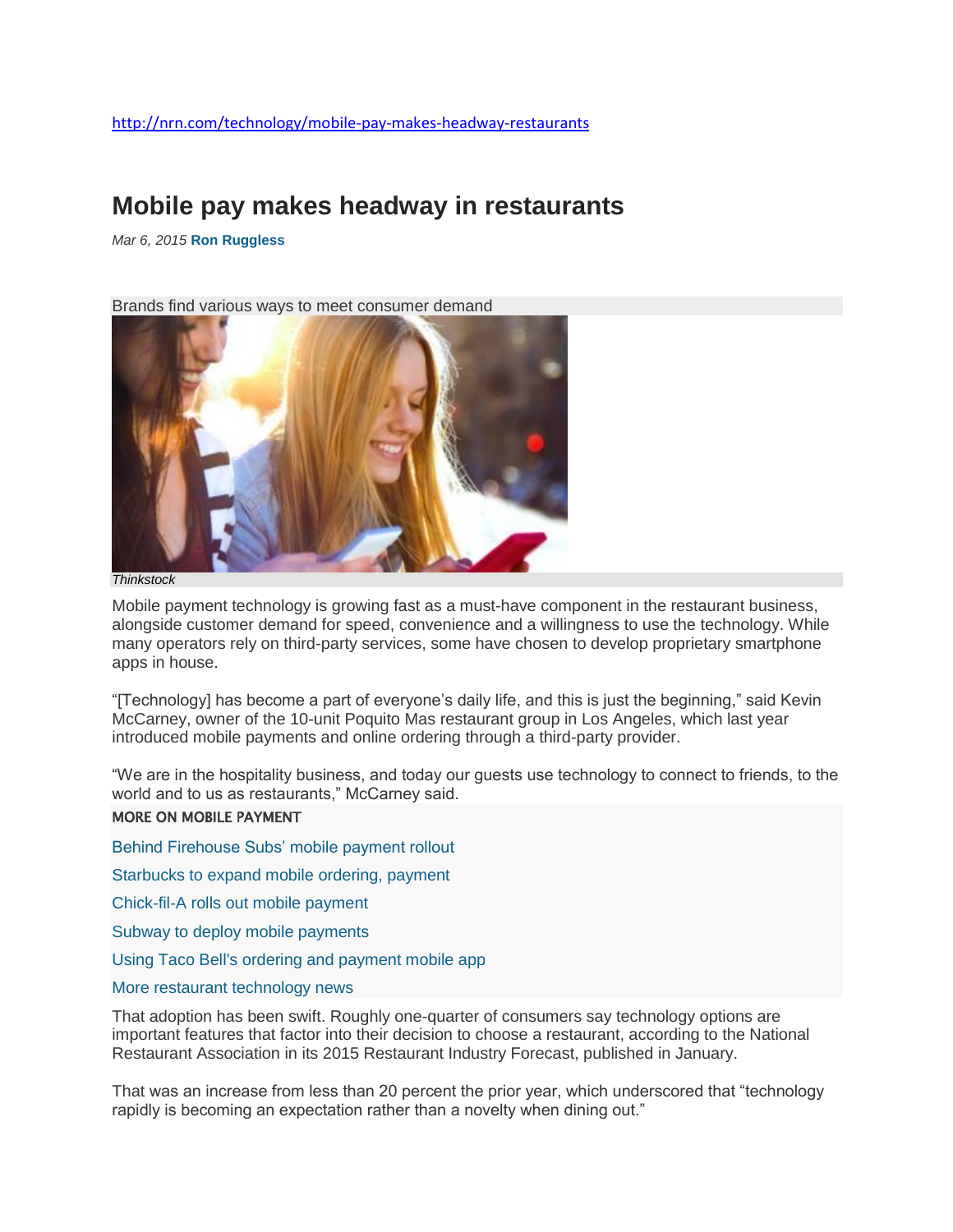# **Restaurant technology Regulars**

Consumers who use smartphones or tablets for the following activities at least once a month\*

|                                                                    | All<br>adults | Age<br>18-34 | Age<br>35-44 | Age<br>45-54 | Age<br>55-64 | Age<br>$65+$ | Children<br>under 18 in<br>household |
|--------------------------------------------------------------------|---------------|--------------|--------------|--------------|--------------|--------------|--------------------------------------|
| View menus                                                         | 31%           | 31%          | 30%          | 36%          | 29%          | 22%          | 30%                                  |
| Look up locations,<br>directions or hours                          | 28%           | 29%          | 26%          | 30%          | 27%          | 28%          | 33%                                  |
| Order from restaurant's<br>website or app                          | 27%           | 30%          | 29%          | 31%          | 18%          | 19%          | 29%                                  |
| Read online reviews                                                | 23%           | 27%          | 22%          | 25%          | 17%          | 16%          | 23%                                  |
| Use rewards or special deals 23%                                   |               | 23%          | 22%          | 28%          | 23%          | 19%          | 24%                                  |
| Make reservations                                                  | 18%           | 19%          | 20%          | 22%          | 16%          | 11%          | 19%                                  |
| Look up nutrition<br>information                                   | 16%           | 18%          | 16%          | 16%          | 14%          | 16%          | 18%                                  |
| Pay for meals                                                      | 11%           | 15%          | 13%          | 9%           | 4%           | 6%           | 9%                                   |
| Order via aggregate website<br>or app, like Seamless or<br>GrubHub | 9%            | 13%          | 6%           | 9%           | 4%           | 5%           | 9%                                   |

Source: National Restaurant Association, Technology Innovations Consumer Survey, 2014

\*Of those who own or regularly use smartphones or tablets

NRA research found 9 percent of consumers at least once a week used smartphones or tablets for meal payment, and 26 percent used it at least a few times a year.

Many restaurant brands look for mobile payment solutions that incorporate other services, such as ordering and loyalty programs, including rewards.

The 21,800-unit Seattle-based Starbucks Corp. has more than 9 million My Starbucks Rewards program members, and many have adopted its smartphone app. [Ron is checking with Sbux to see if we can get a # of exactly how many use the app] While Starbucks has become a gold standard in this regard, smaller brands are finding ways to tap into the all-in-one mobile offerings.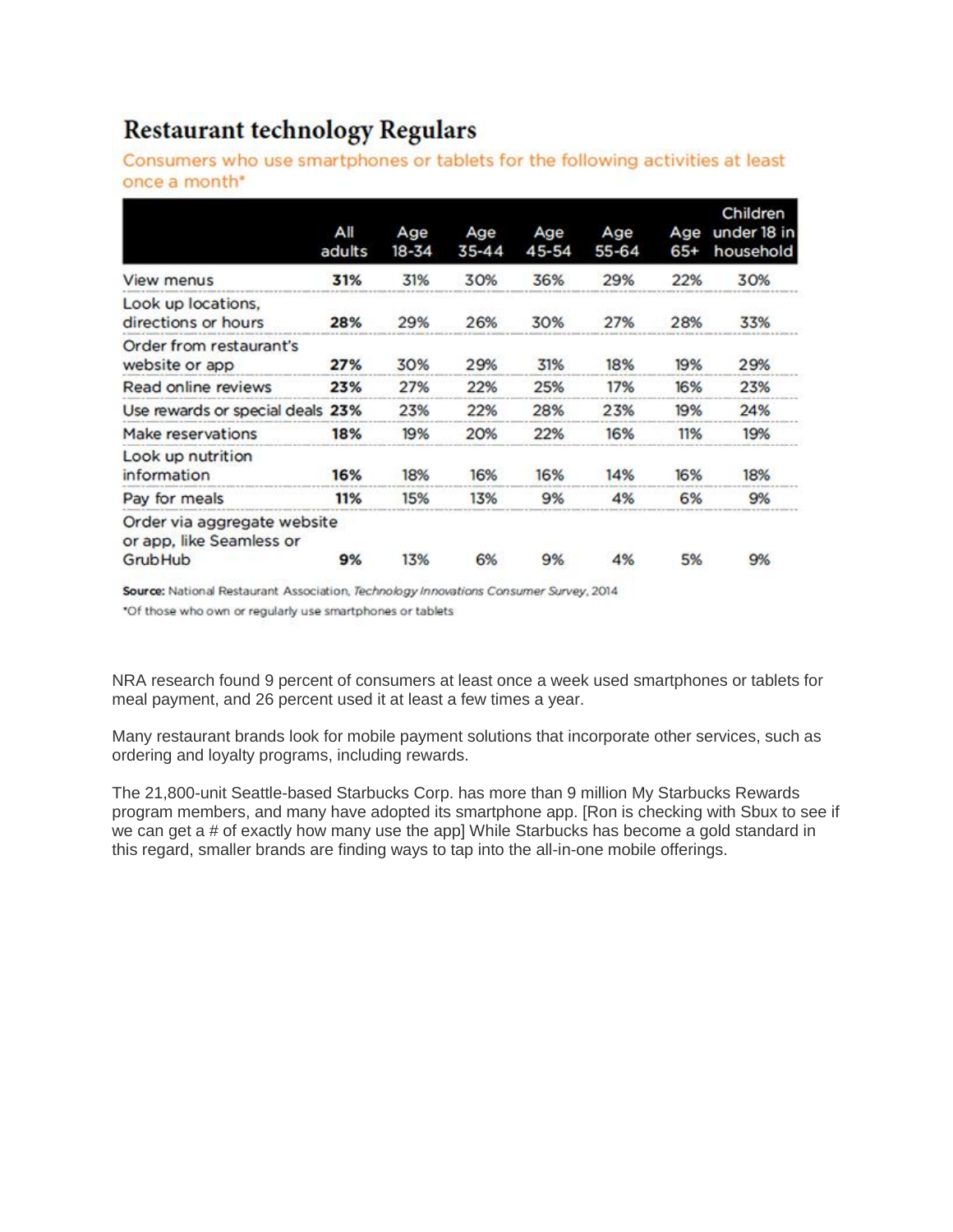### **Smartphone Nation**



Source: National Restaurant Association, Technology Innovations Consumer Survey, 2014

In mid-February, Chicago-based Wow Bao, the five-unit fast-casual division of Lettuce Entertain You Enterprises Inc., introduced a branded mobile payment app that includes messaging, online ordering and gift purchases.

"Wow Bao customers can now select a favorite location, buy gift cards, reload gift cards easily and much more with this new version." Geoff Alexander, managing partner at Wow Bao, said in a statement.

The brand worked with Denver-based Mocapay, its mobile marketing provider, on the mobile app, which includes the points-based loyalty program. Users get one point for joining the program and one point for every dollar spent.

"Once the customer reaches 50 points, they will receive a \$5 credit that is automatically provisioned to their Wow Bao app via the mobile wallet," Mocapay said in a release. The technology also enables in-app messaging, options to request a payment token for secure payment, purchase of gift cards, and online ordering for pickup and delivery. The app is available for both Apple and Android devices.

McCarney of Poquito Mas, which worked with ChowNow for its Apple Pay-based mobile payment and ordering solution, said he was looking for a product that was intuitive, state of the art and affordable.

"We looked at all the options out there," McCarney said. "We wanted a solution that gave us our own app and did not put us on a list of dozens of others restaurants."

Poquito Mas began the mobile payment implementation about a year ago, starting with one location, and it added the other units once it saw a performance improvement in to-go sales.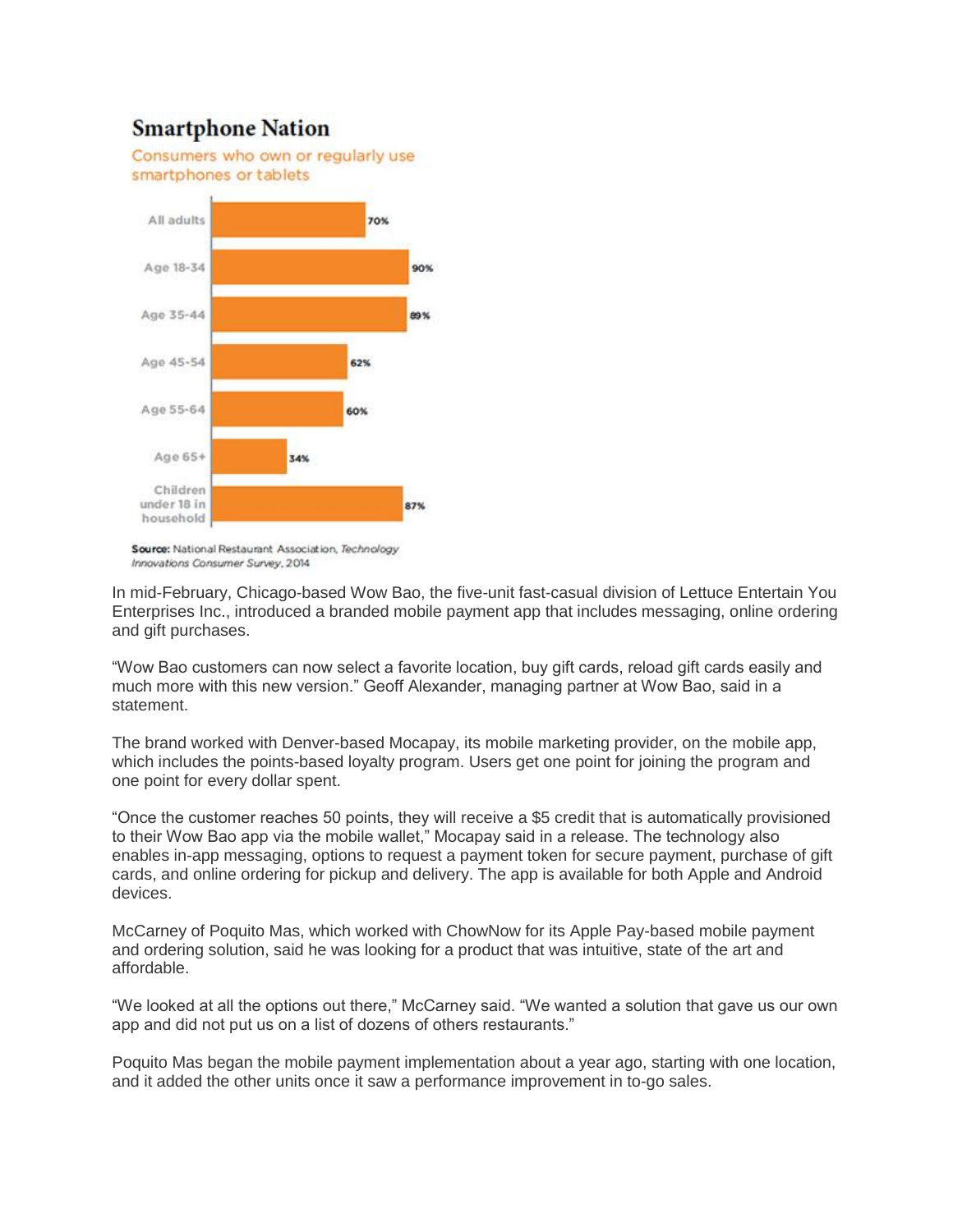"Guests were quick to embrace the app," he said. "We saw an immediate increase of over 50 percent in online takeout orders. As we hoped, phone orders began to gravitate to the app, which makes taking orders much more efficient."

Efficiencies in to-go orders convinced St. Louis-based Panera Bread Co. to fast track its own Rapid Pick-Up, or RPU, offering in its Panera 2.0 initiative to the entire system before other aspects, such as kiosks and table ordering.

Ron Shaich, founder and CEO of Panera, said in a February earnings call with analysts that [the](http://nrn.com/fast-casual/panera-extend-upgrades-300-more-units)  [RPU expansion](http://nrn.com/fast-casual/panera-extend-upgrades-300-more-units) was based on the improvements it generated for the chain.

"RPU was originally conceived as an element of Panera 2.0," Shaich said. "It offers our to-go customers the convenience of ordering and paying for their meals via our website or mobile app and then picking up their order at a designated time. As the name implies, RPU allows customers to grab their orders directly from our pickup shelves without ever having to stand in line.

"After seeing the power of Rapid Pick-Up in Panera 2.0 units, we decided to roll it out fully to the system in 2014 instead of waiting for full Panera 2.0 conversion," he said. The rollout was completed in the fourth quarter.

### **Younger consumers are quick adopters**

#### *[\(Continued from page 1\)](http://nrn.com/technology/mobile-pay-makes-headway-restaurants)*

Rapid Pick-Up is only available online or through the iPhone app with a credit card.

"We expected adoption of RPU to be modest as the customer is still learning about it and how to use it," Shaich said. "What we've seen has surprised us. Rapid Pick-Up is now representing 3 percent of company transactions. That's today. Again, that's with very little marketing push behind RPU, beyond in-store communications in MyPanera," which is the company's loyalty program.

Shaich said he was astounded that about 8 percent of the brand's sales at the end of the fourth quarter occurred digitally.

"That rate of digital adoption is more than double where we were at the end of the second quarter," he noted, adding that big box retailers are generating digital sales of 2 percent to 5 percent, and the big pizza brands are seeing digital sales in the range of 35 percent to 50 percent.

The pizza brands appeal to a younger audience, who are adopting mobile payment technology faster than other demographic groups, according to the NRA 2015 forecast.

"As with most technology-related matters, this sentiment is much stronger among younger consumers," the NRA noted. "But older generations are starting to increase their usage as well. In addition, people with children under 18 in their households are more likely to say that technology options factor into their restaurant choices."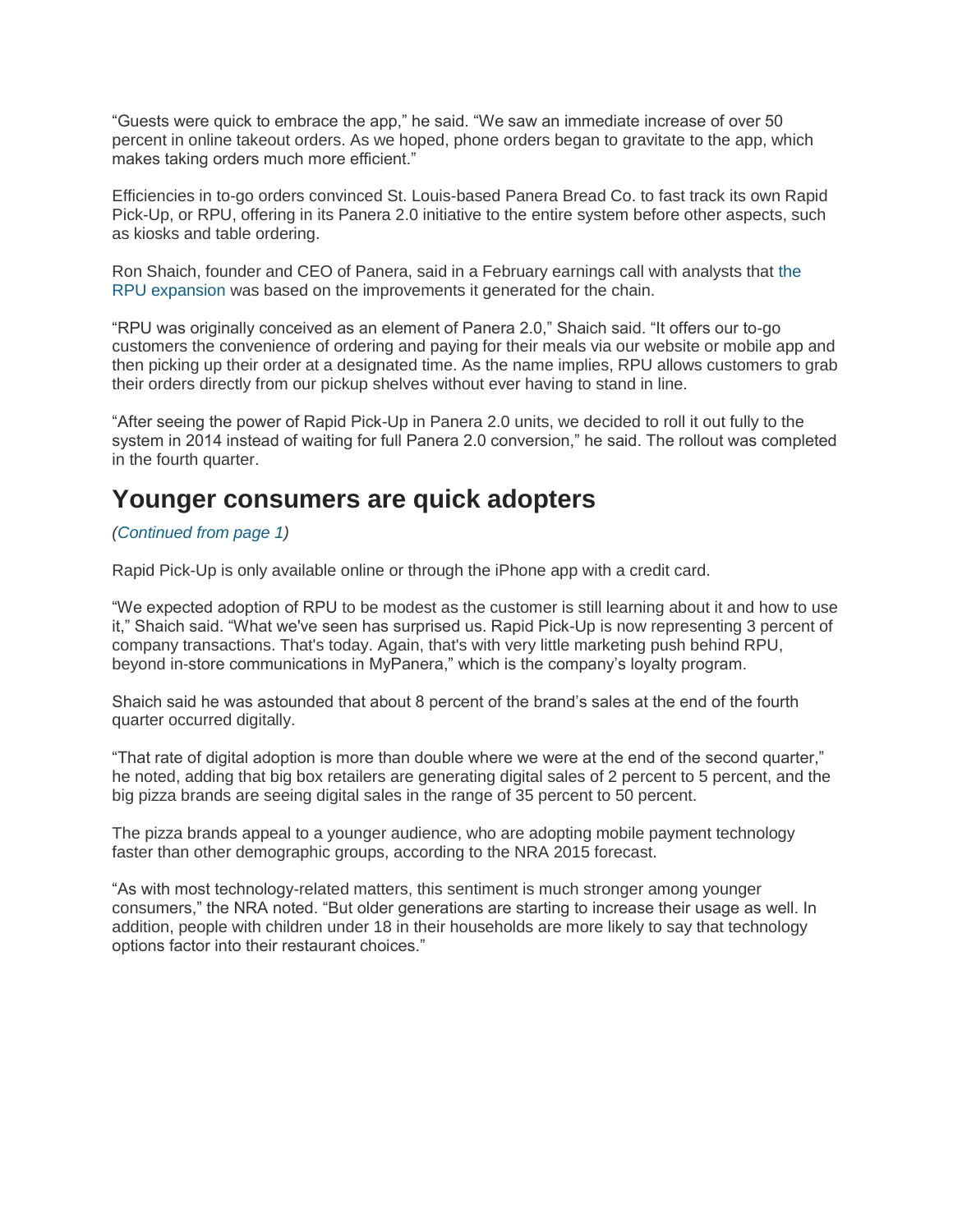# Millennials, Parents More Likely to Use Restaurant Technology

|                         | All<br>adults | Age<br>18-34 | Age<br>$35 - 44$ | Age<br>45-54 | Age<br>55-64 | Age<br>$65+$ | Children<br>under 18 in<br>household |
|-------------------------|---------------|--------------|------------------|--------------|--------------|--------------|--------------------------------------|
| More likely to use tech | 35%           | 53%          | 43%              | 32%          | 26%          | 9%           | 43%                                  |
| Less likely to use tech | 13%           | 4%           | 12%              | 14%          | 19%          | 22%          | 10%                                  |
| Same amount of tech use | 40%           | 37%          | 42%              | 44%          | 36%          | 43%          | 41%                                  |
| Never use/Don't know    | 12%           | 5%           | 4%               | 11%          | 19%          | 26%          | 6%                                   |

Consumer usage of restaurant technology compared to two years ago

Source: National Restaurant Association, Technology Innovations Consumer Survey, 2014

## **Younger Consumers Seek Human Interaction**

#### Consumer reasons for not using more restaurant technology

|                                       | All<br>adults | Age<br>18-34 | Age<br>35-44 | Age<br>45-54 | Age<br>$55 - 64$ | Age<br>$65+$ | Children<br>under 18 in<br>household |
|---------------------------------------|---------------|--------------|--------------|--------------|------------------|--------------|--------------------------------------|
| Prefer to deal with humans 50%        |               | 61%          | 59%          | 46%          | 44%              | 42%          | 60%                                  |
| Don't know how to use<br>them         | 15%           | 7%           | 10%          | 17%          | 18%              | 19%          | 9%                                   |
| Restaurants don't offer<br>them       | 12%           | 17%          | 12%          | 14%          | 9%               | 10%          | 11%                                  |
| Don't trust them to work<br>correctly | 5%            | 7%           | 5%           | 6%           | 4%               | 2%           | 7%                                   |
| Other/Don't know                      | 19%           | 9%           | 14%          | 17%          | 25%              | 27%          | 12%                                  |

Source: National Restaurant Association, Technology Innovations Consumer Survey, 2014

\* Of those who are not more likely to use restaurant technology options now compared to two years ago

Research firm Technomic has found in its consumer research that younger people are increasingly expecting mobile pay.

Jackie Rodriguez, a senior manager at Technomic, said that "it's a very fluid environment. Things are happening rapidly."

In a survey at the end of 2014, the Chicago-based researcher revealed that the number of people who had used a smartphone to pay at a restaurant had doubled, to 19 percent, from the beginning of the year.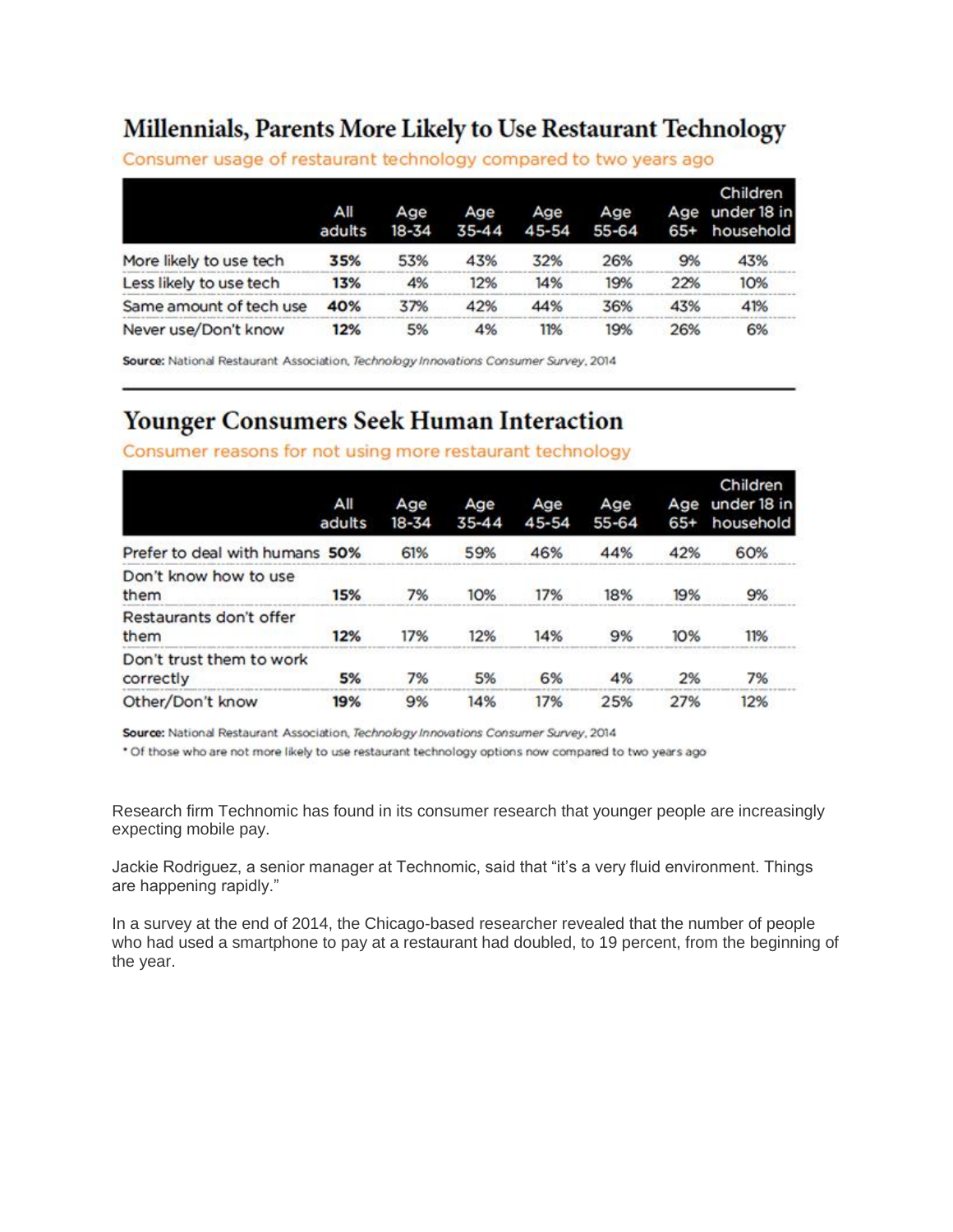# **Mobile Payment Gains Traction**

Restaurant operators who offer or plan to offer mobile or wireless payment options, like PayPal, Apple Pay or Square



Like the NRA, Technomic found it was younger consumers, a big audience for quick-service restaurants, who were adopting mobile payment at a faster rate than the market as a whole. A Technomic survey in the second quarter of 2014 asked consumers if they were "interested" in mobile payments: overall, 39 percent answered yes, but among consumers ages 25 to 34 years, that number skyrocketed to 56 percent.

"Thirty-three percent expect to use their smartphone at restaurants," Rodriguez said. "Not only are they interested, but they fully expect to use their smartphone to pay at restaurants more often."

Technomic is closely watching how mobile payment applications are being integrated with other smartphone solutions, such as ordering and loyalty programs.

"The thing to look at is how seamless it is," she said, referring to Google Wallet, which was introduced in 2011, and [Apple Pay technology,](http://nrn.com/technology/restaurants-poised-accept-apple-pay) which was introduced last October for use with the iPhone 6 and adopted quickly by brands including McDonald's, Subway and Panera Bread.

"The third leg of that, to complete the cycle, is the tie-in with loyalty programs," Rodriguez said.